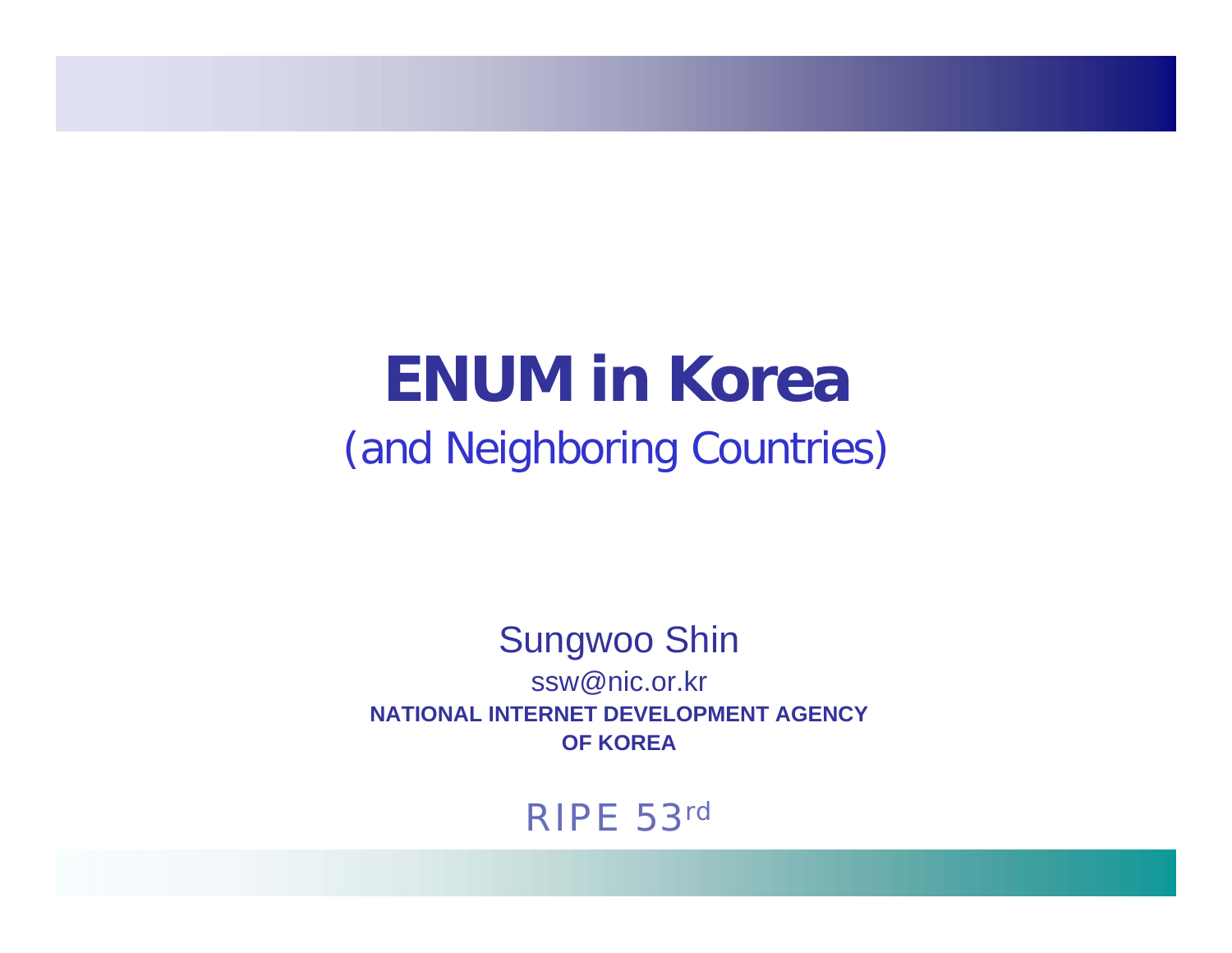## **Contents**

### **ENUM** in KR

- **History so far**
- Extended trial in 2005
- User and Infra ENUM in 2006
- **User ENUM scenarios**
- **Infra ENUM test network**
- Consideration of ENUM-based VoIP Clearing House

### **ENUM** in CN

### **ENUM** in JP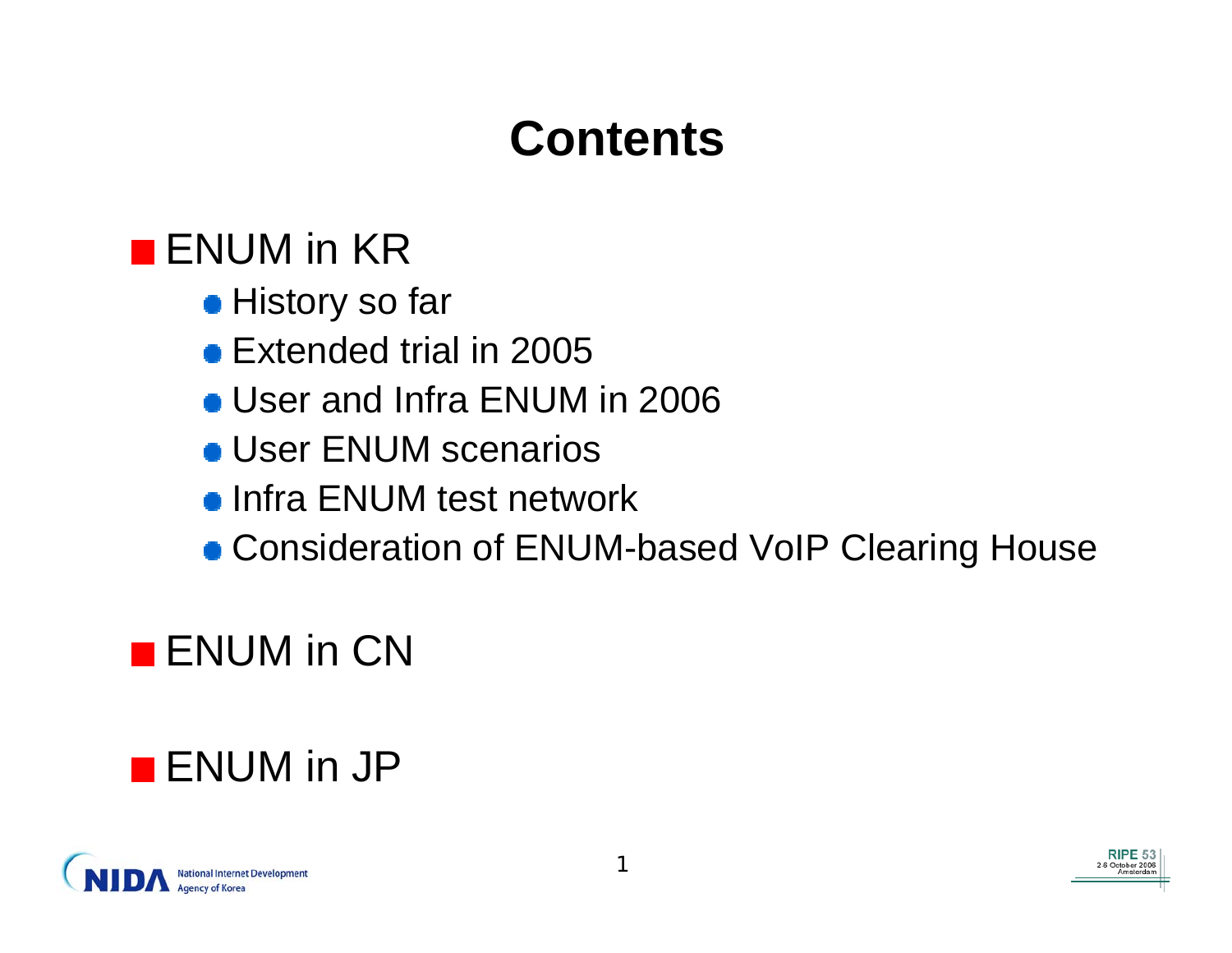## **History So far….**

- Korean ENUM Forum (2001)
- **ENUM** 1<sup>st</sup> public trial service
	- **Proof of concept : technical feasibility and availability of ENUM**
	- ENUM Demonstration in IETF (2003)
	- from 13<sup>th</sup>. Oct. 2003 to 9<sup>th</sup>. Jan. 2004
	- ENUM trial registration(1300s), ENUM telephony(VoIP) use
	- **Examined ENUM potential and users' interest**
- $\blacksquare$  2<sup>nd</sup> extended trial service
	- **Throughout 2005**
	- More applications and interfaces (PC, PDA, IP Phone. Etc.)
	- **Drew not much attention from users and telcos**
- National Code(+82) delegated to NIDA (May. 2005) Discusstion of Infra ENUM introduction (2005~)

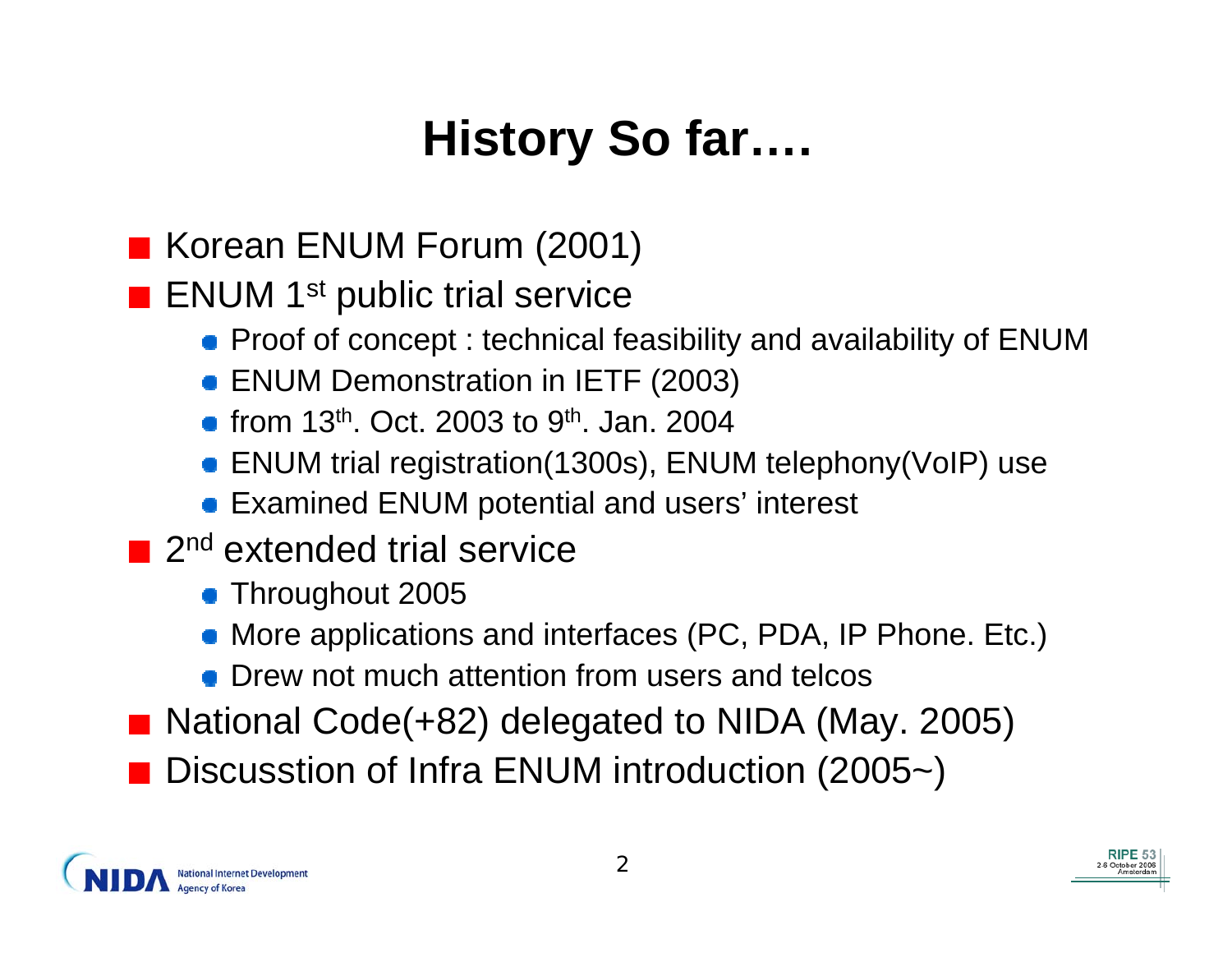### **ENUM Extended Trial in 2005**



**National Internet Development Agency of Korea** 

2-6 October 2006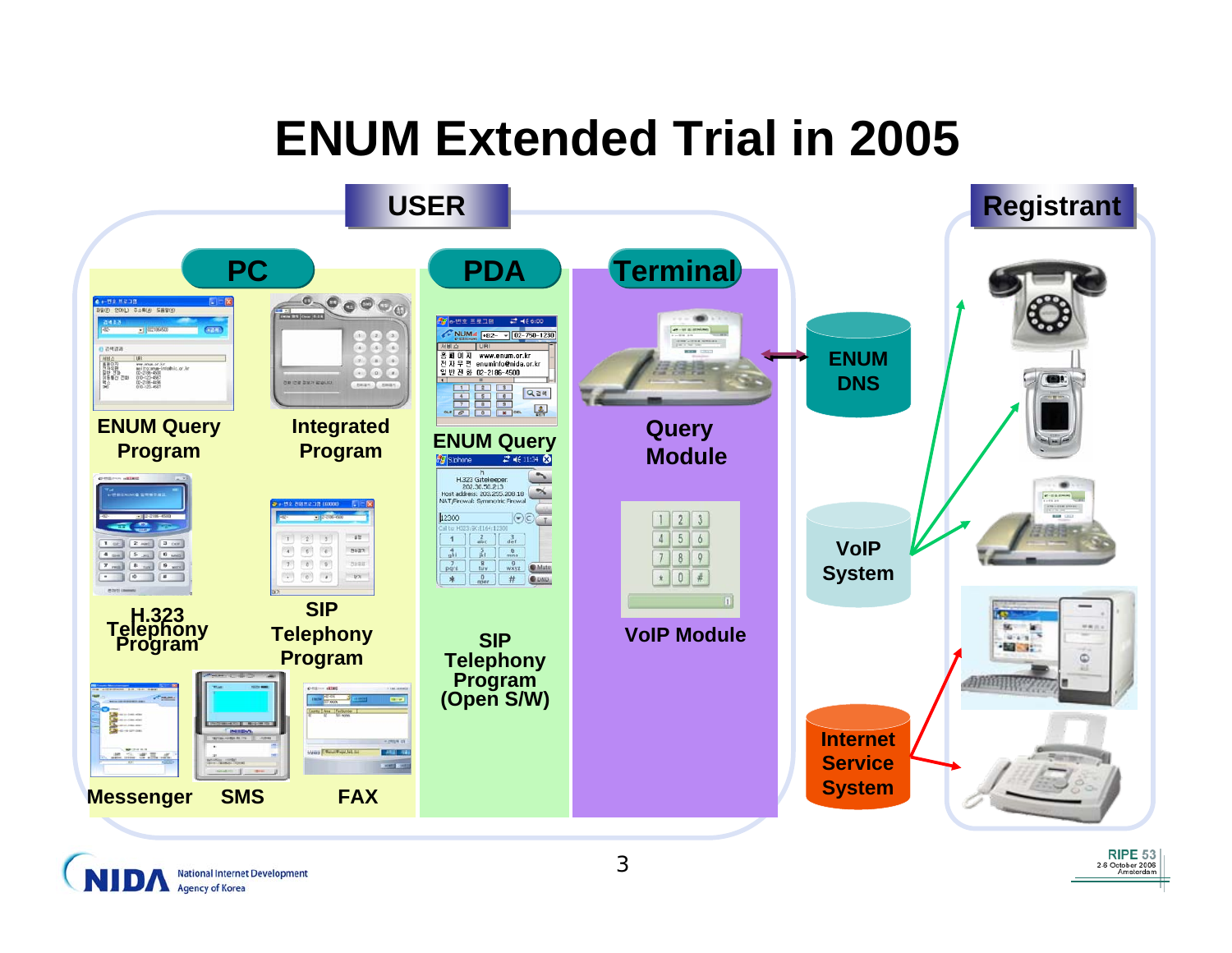### **ENUM 2006**

|                                          | <b>INFRASTRUCTURE ENUM</b><br>(Interconnection among Internet Telephony<br><b>Providers)</b>                                        | <b>USER ENUM</b><br>(Using Diverse Internet/Mobile Services by<br><b>Telephone Numbers</b>                          |
|------------------------------------------|-------------------------------------------------------------------------------------------------------------------------------------|---------------------------------------------------------------------------------------------------------------------|
| <b>Participants</b>                      | NIDA, KINX (Korea Internet Exchange),<br><b>Dreamline CO., SK Networks</b>                                                          | NIDA,<br><b>Web Portal Developers' Consortium</b>                                                                   |
| <b>Timeline</b>                          | <b>System development: August to</b><br><b>September</b>                                                                            | <b>System development: September to October</b><br>Service period: Oct. 25th ~ Dec. 31st                            |
|                                          | Service period : Sep. $26^{th}$ ~ Nov. $30^{th}$                                                                                    | (User ENUM service provided 6 months more)                                                                          |
| <b>Role</b>                              | NIDA: ENUM DNS, Project Management<br><b>KINX: Backup DNS</b><br><b>Others: System development and Service</b><br><b>Deployment</b> | <b>NIDA: ENUM DNS, Project Management</b><br><b>Consortium: System development and</b><br><b>Service Deployment</b> |
| <b>Purpose</b>                           | <b>Technical Feasibilty of Internet Telephony</b><br><b>Call Routing based on ENUM</b>                                              | <b>Possibility of Commercial Success in the</b><br>market using diverse services with ENUM                          |
| <b>Feature</b>                           | Call routing test of Internet Telephony for<br>Test-user(100) with IP Telephone                                                     | Web/Mobile Web, e-mail, MAP, Route Find<br>services in various Terminals                                            |
| <b>Criteria for</b><br><b>Evaluation</b> | <b>Success rate of Call routing 95%</b><br>(Criterion for ITSP license)                                                             | User ENUM Registration above 10,000                                                                                 |

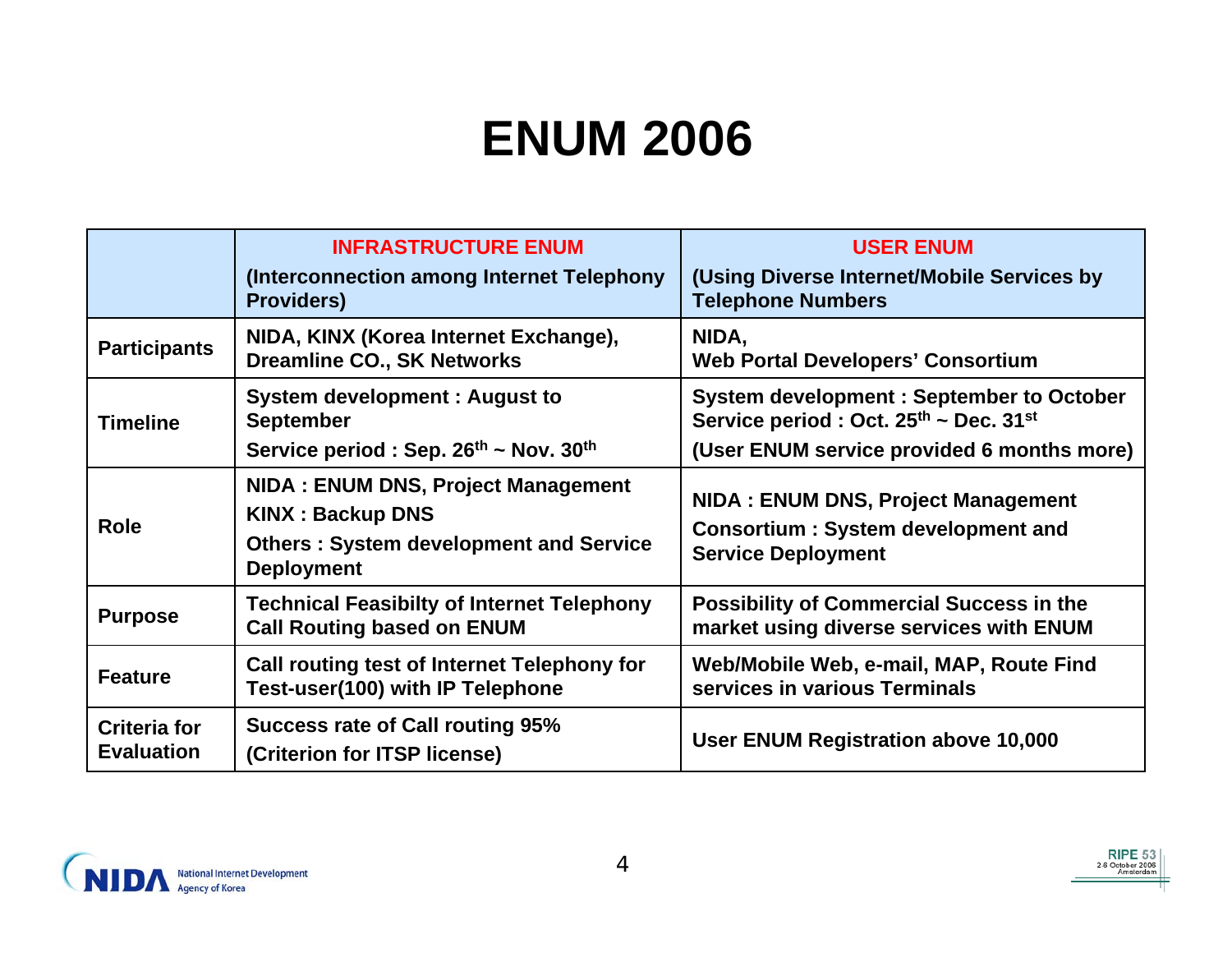## **User ENUM Scenarios in 2006**



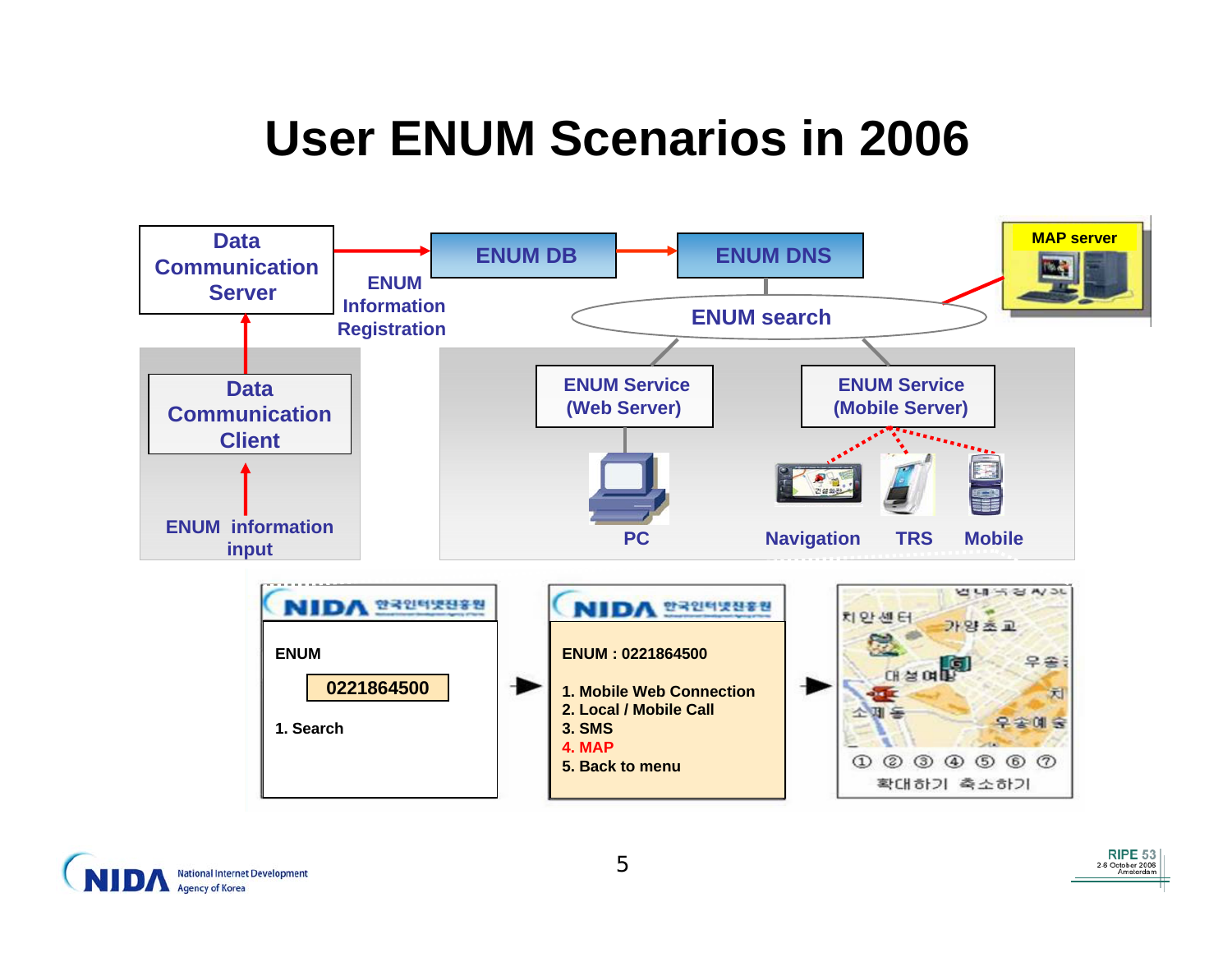### **Infra ENUM Test Network**

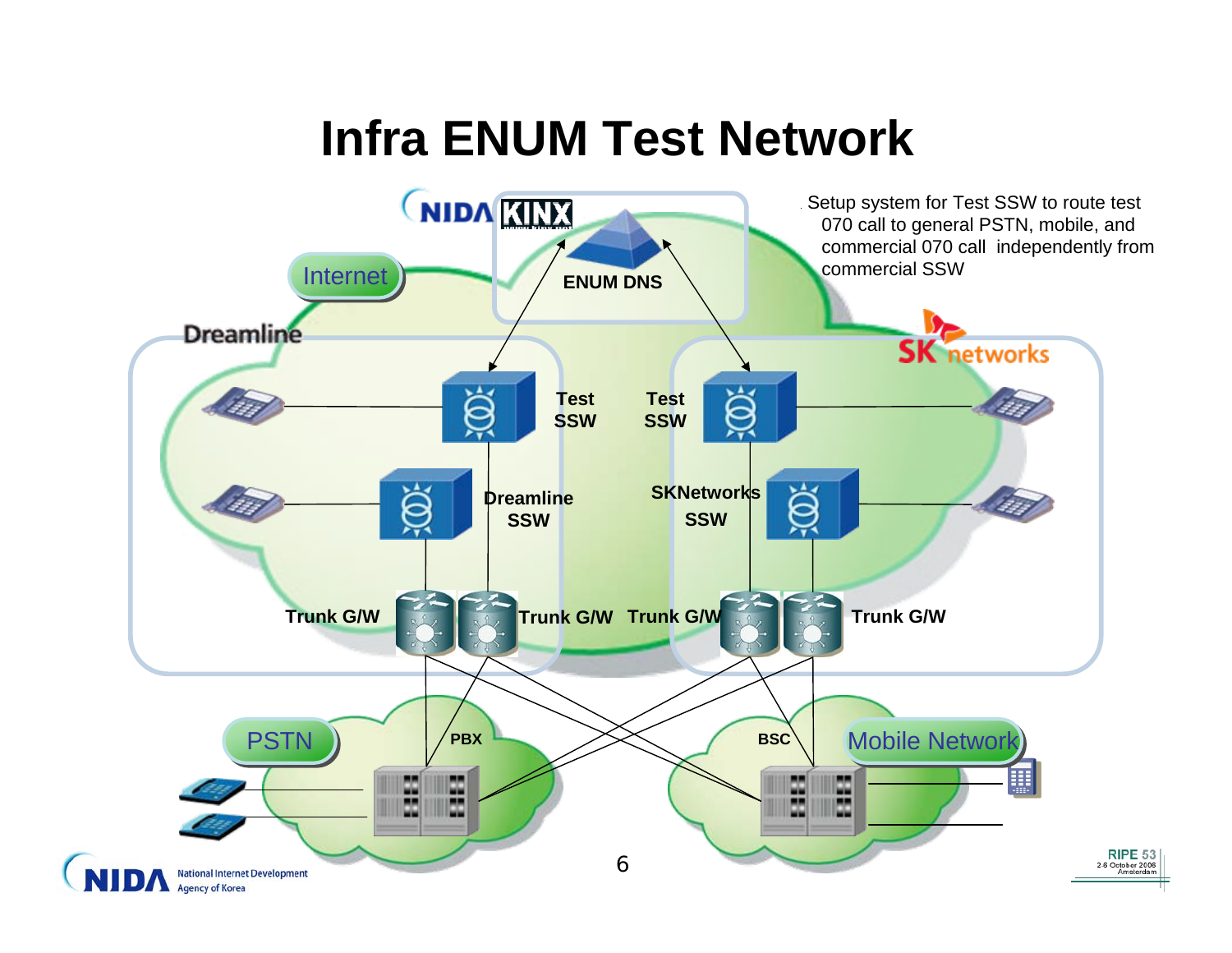### **Consideration of VoIP Clearing House based on ENUM**

Facts about Internet Telephony in Korea

- 9 facility-based providers and 140 resellers
- Prefix (070) for Internet telephony
- Facility-based provider must have more 60 POIs to PSTN and mobile network
- Resellers need to have minimum 12 POIs to PSTN and 1 POI to mobile network
- ITSPs interconnect via Internet

#### Problems

- Too complicated Interconnection and billing system
- One ITSP needs multiple cooperations and systems to interconnect
- Small companies must need to Interconnect facility-based companies and all calls should be routed to PSTN at least
- ITSPs run mobile NPDB and need trunk GW and other connection facilities
- With ENUM-based VoIP Clearing House
	- **International interconnection based on IP can be easier**
	- System can be simpler
	- ENUM can be rolled as NPDB and no need to run NPDB among small ITSPs
	- **•** preparaton Internet telephony number portability

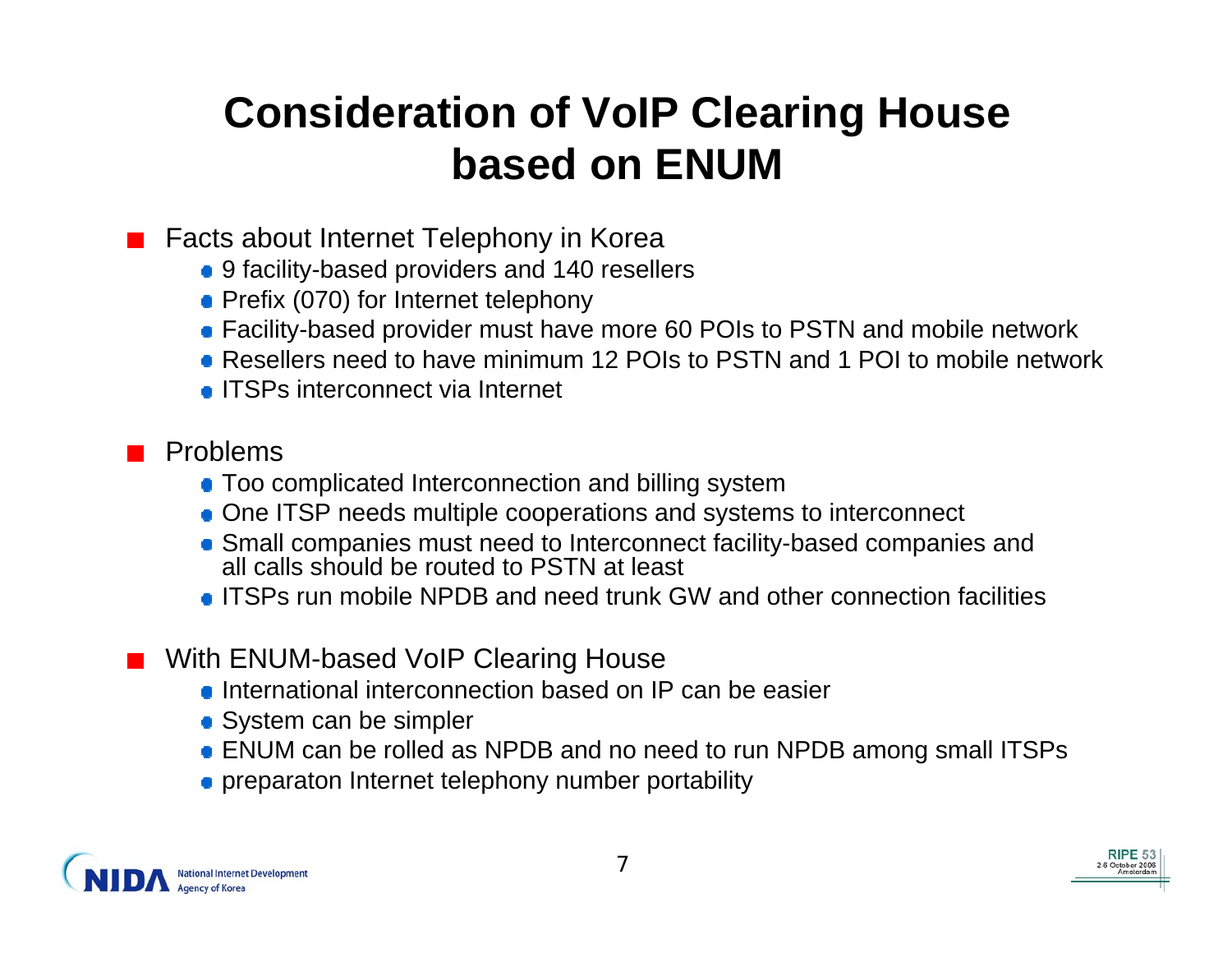### **Phased Setup Plan**

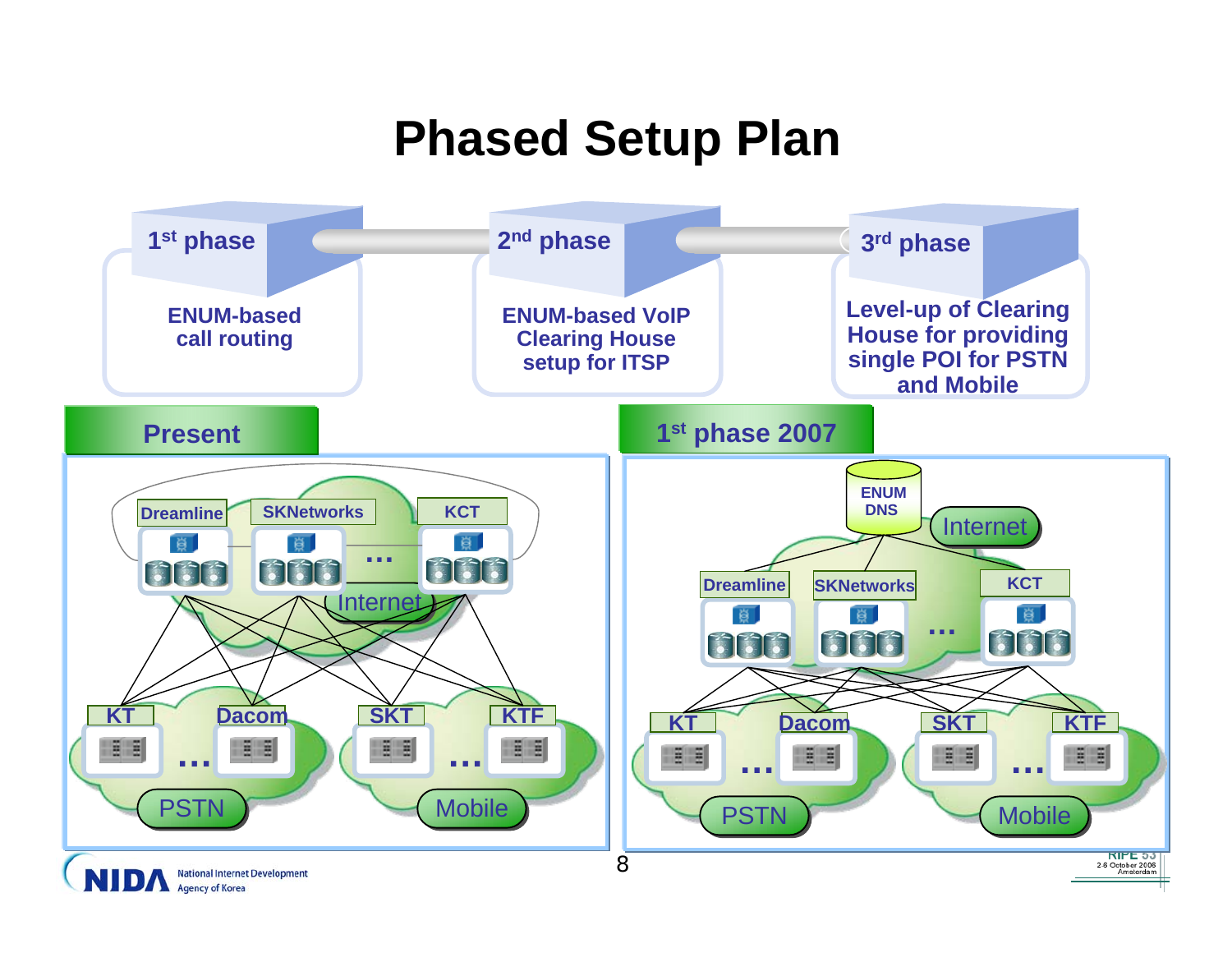### **Phased Setup Plan**



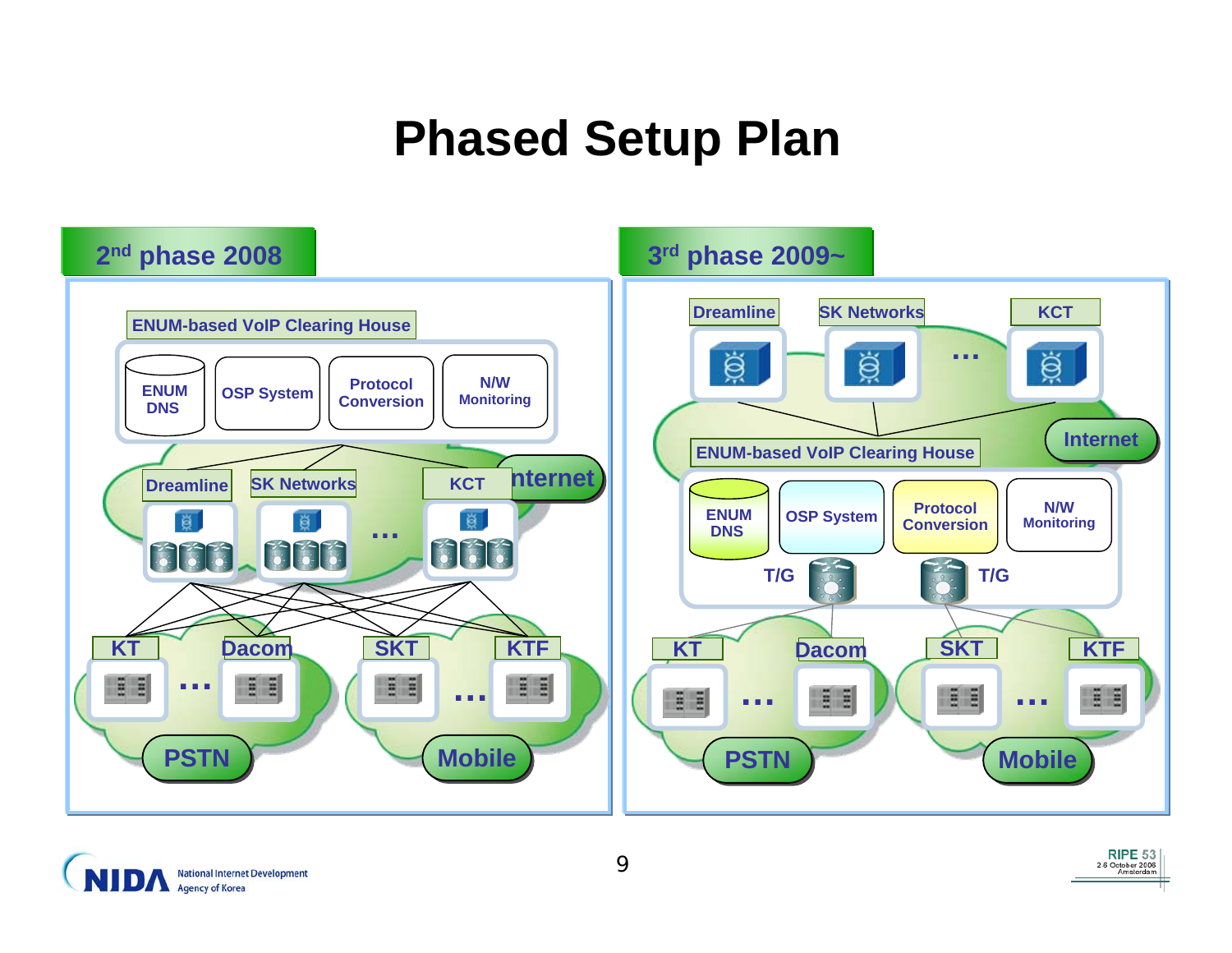### **Issues**

■ In 2006, focused on proof of concept and technical availability of Infra ENUM

■ Related document is being prepared

■ Needs more understanding of mechanism for clearing house : ESTI's Open settlement Protocol and ITU's H225 Annex G

**Enters discussion among Ministry, ITSPs,** vendors and related organizations

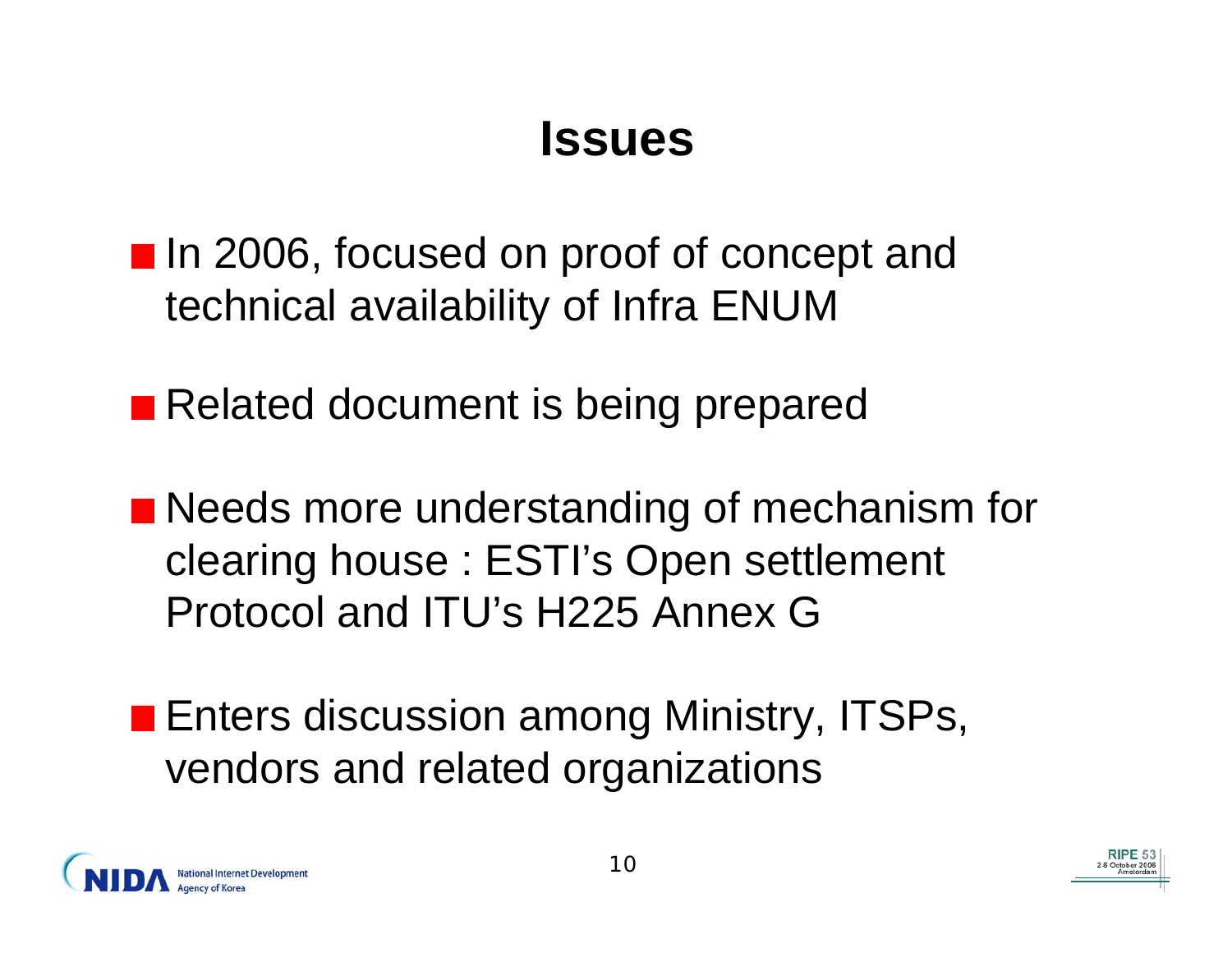## **ENUM in China**

**ENUM reseach and development mainly conducted by** CNNIC

- **Xiaodong Lee : lee @cnnic.cn**
- **New Applications based on ENUM** 
	- Video via SIP
	- vCard functions onto SIP UA

| 本境視頻 | <b>にもいちゃく 861058811112</b>                             | <861058811111>                       |
|------|--------------------------------------------------------|--------------------------------------|
|      | ◆用户名: 张三<br>- 工作单位: 中国互联网络信息中心                         | 介力の口<br>$8 =$<br>00:03:59            |
|      | 职务: CEO<br>联系地址:中关村南四街四号                               | 861058811112<br>₩                    |
|      | 邮政编码:100080                                            | C R<br>状态: 通话中                       |
|      | 单位主页: http://www.cnnic.cn    传真: 010-62559892          | o Tu                                 |
|      | 家庭住址:中关村东路80号<br>邮政编码: 100080;                         | li∝£xa                               |
| 远程視頻 | JP电话: zhangsan@sip.asrc.cn个人主页: http://www.zhangsan.c. | 2<br>з                               |
|      | 电子邮件: zhangsan@cnnic.cn 语音邮件: zhangsan@vmail.cn        | −<br>−<br>4<br>5<br>6<br>▅           |
|      | MSN: zhangsan@msn.com AIM: zhangsan_aim                | 7<br>а<br>-9.<br>#<br>[∢⊱]<br>o<br>₽ |
|      | 雅虎通: zhangsan_yahoo<br>腾讯TM: zhangsan_tencen           |                                      |
|      | Skype: zhangsan_skype<br>SkypeIn: 1-202-571-1234       | 所有联系人                                |
|      | 关闭                                                     |                                      |
|      |                                                        |                                      |

**National Internet Developme Agency of Korea**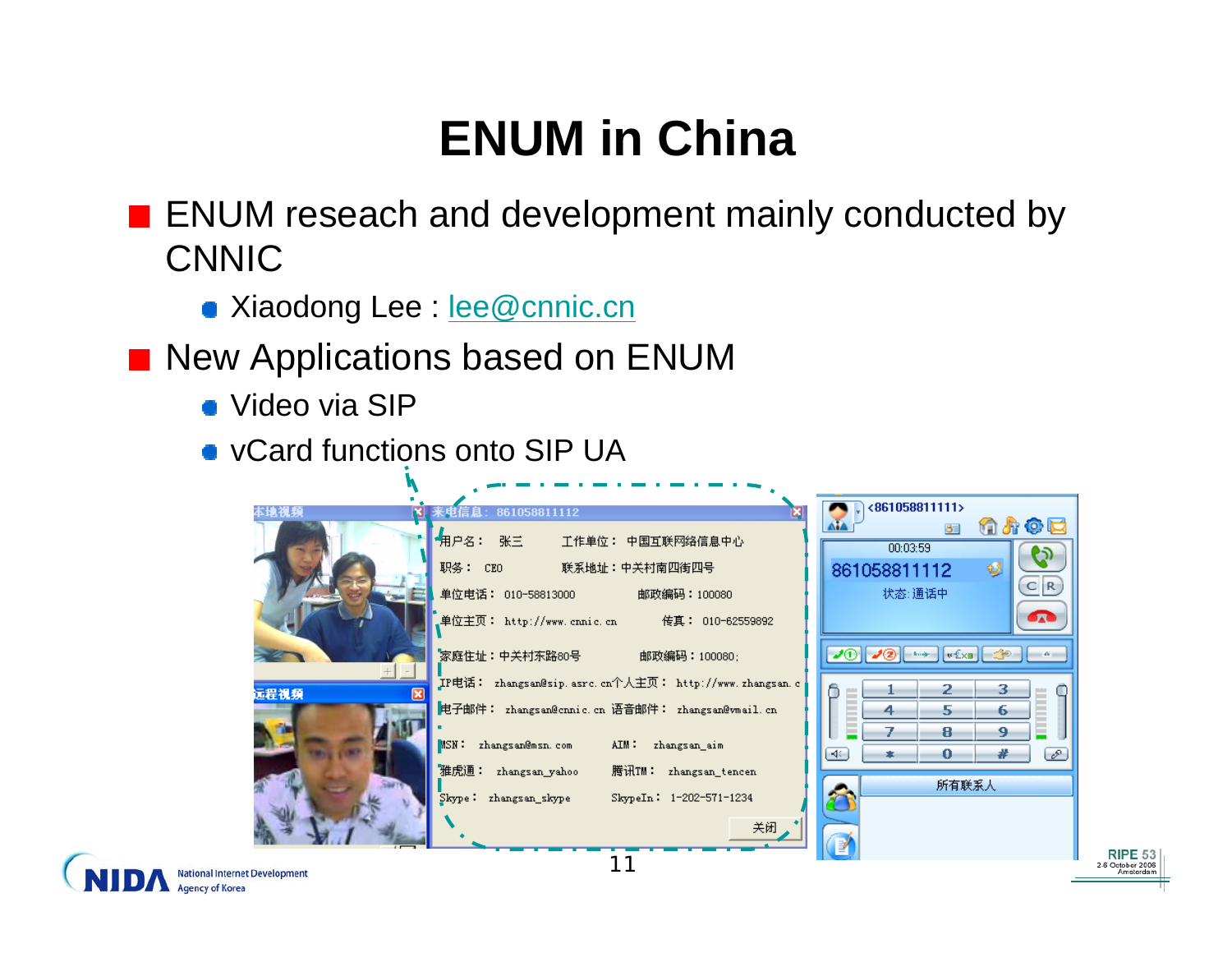## **ENUM in China**

**Nole authentication and validation based on ENUM** 

- **To make VoIP industry more regular and orderly** 
	- To prevent number abuses
	- To serve for other applications based on ENUM, besides of VoIP

CINTC-EXUM 861058811111

|tel

**To provide the third authentication and validation for new** ENUM services

Added new ENUM services into current ENUM trial platform

- **http://www.enum.cn**
- New service types:
	- vCard
- Developed ENUM toolbar
	- $\bullet$  IE 6.0+
	- $\blacksquare$  Firefox 1.5+

| The result of ENUI Query is: |                             |  |  |  |
|------------------------------|-----------------------------|--|--|--|
| SERVICE TYPE                 | URI                         |  |  |  |
| vCard                        | http://www.enum.cn/ftft.vcf |  |  |  |
| mailto                       | mailto: fengtao@cnnic.cn    |  |  |  |
| http                         | http://www.adjhone.com      |  |  |  |

tel:+861058813151

U DENIM Onery M Fasil C Http. 7 FAO

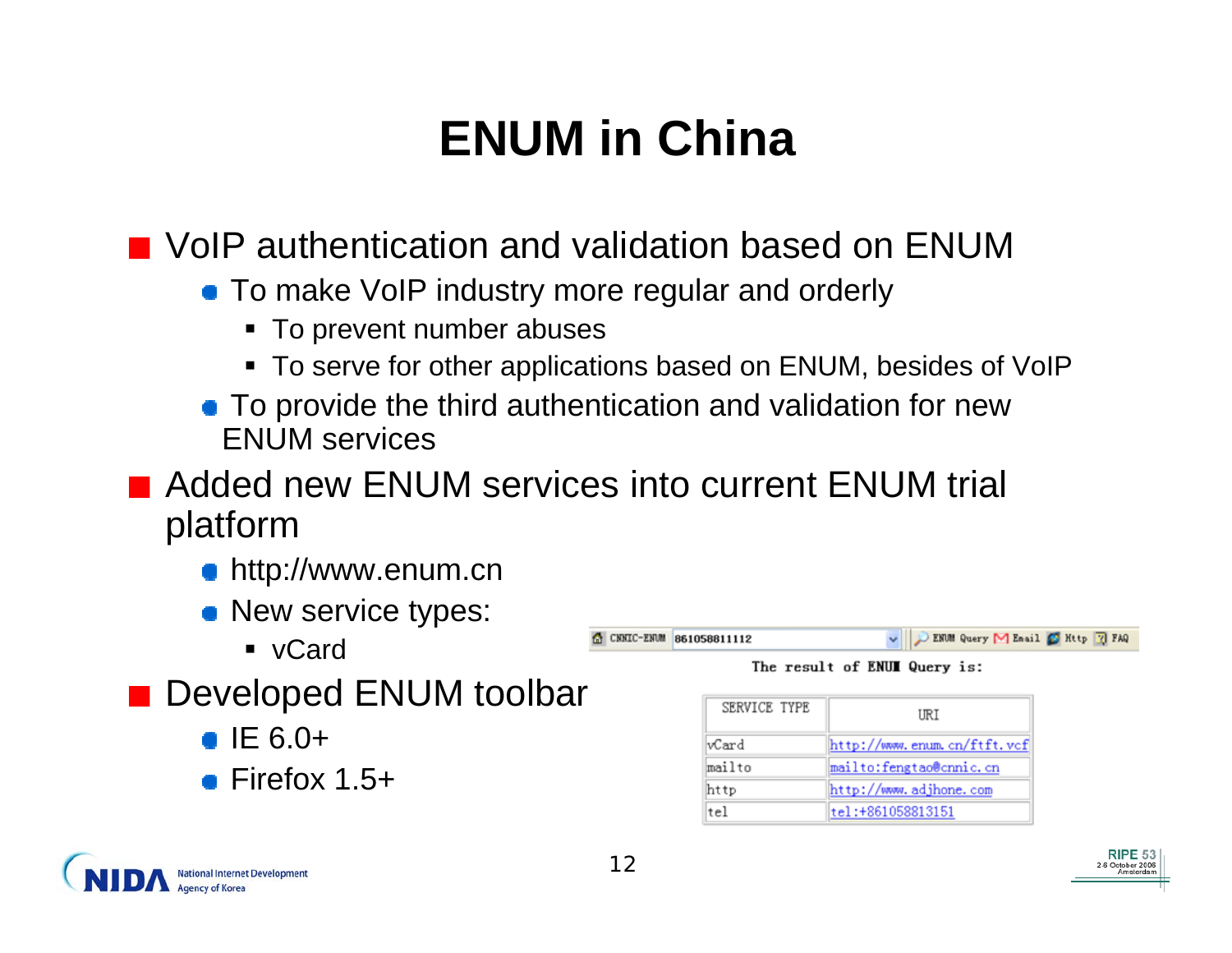## **ENUM in Japan**

### **ENUM** players in Japan

- MIC (Ministry of Internal Affairs and Communications) was delegated +81 on Nov. 2005
- JPNIC designated as registry and JPRS designated as ENUM DNS operator
- Yoshiro Yoneya : [yone@jprs.co.jp](mailto:yone@jprs.co.jp)
- 1.8.e164.arpa ENUM DNS was started in Nov. 2005

### ■ No real-use E.164 numbers are registered under 1.8.e164.arpa zone

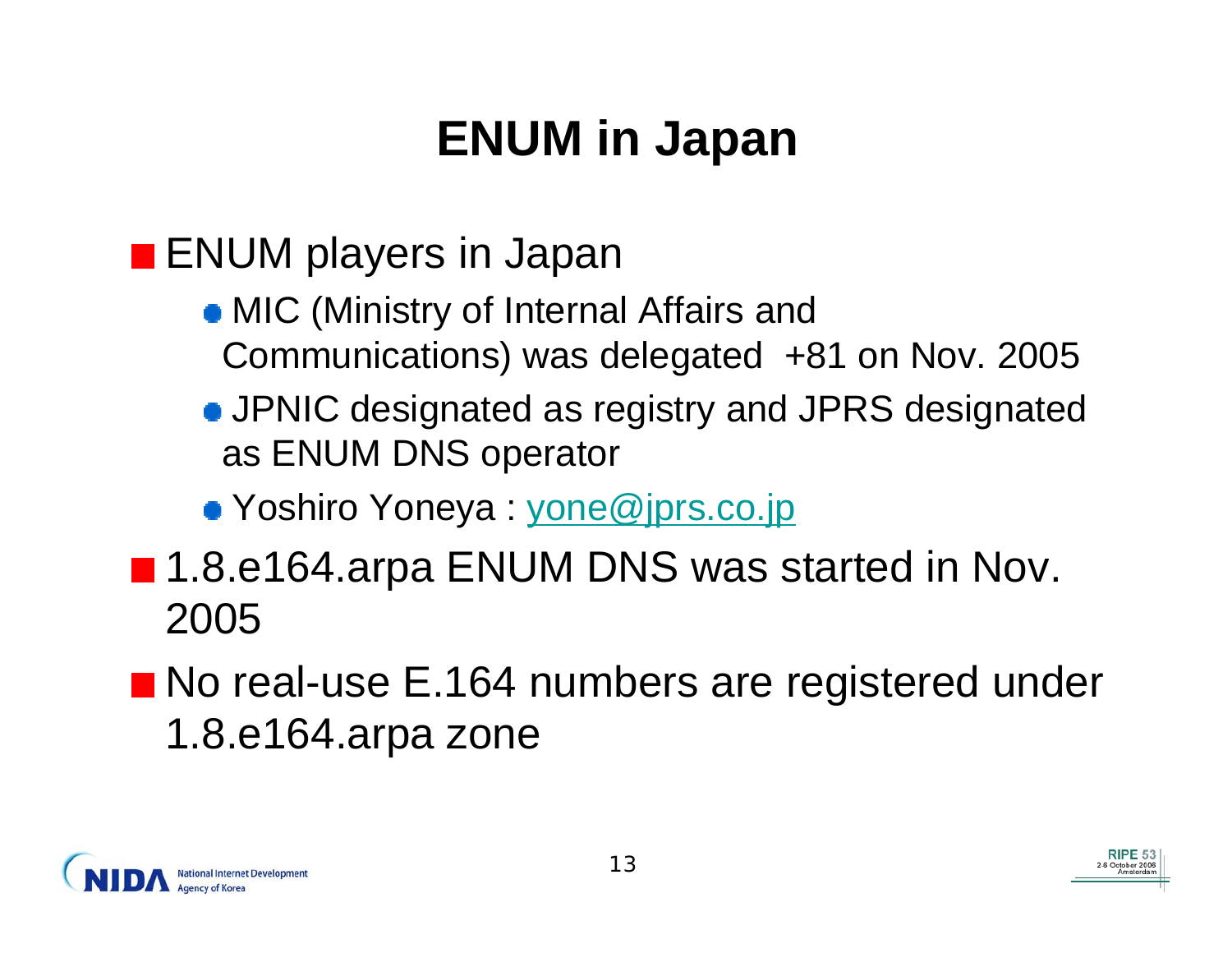## **ENUM in Japan**

### **L** Japan ENUM Trial

- Formal +81 ENUM trial started as 'Japan ENUM Trial' (Jan. 2006)
- Currently 2 organizations are participating 'Japan ENUM Trial' but Activities very limited
	- ETJP (ENUM Trial Japan) & Interested individual
	- http://etjp.jp
- **Interests in ENUM still remain, but there is** no visible motivation from business aspects
- **ETJP** trying to reactivate its activity